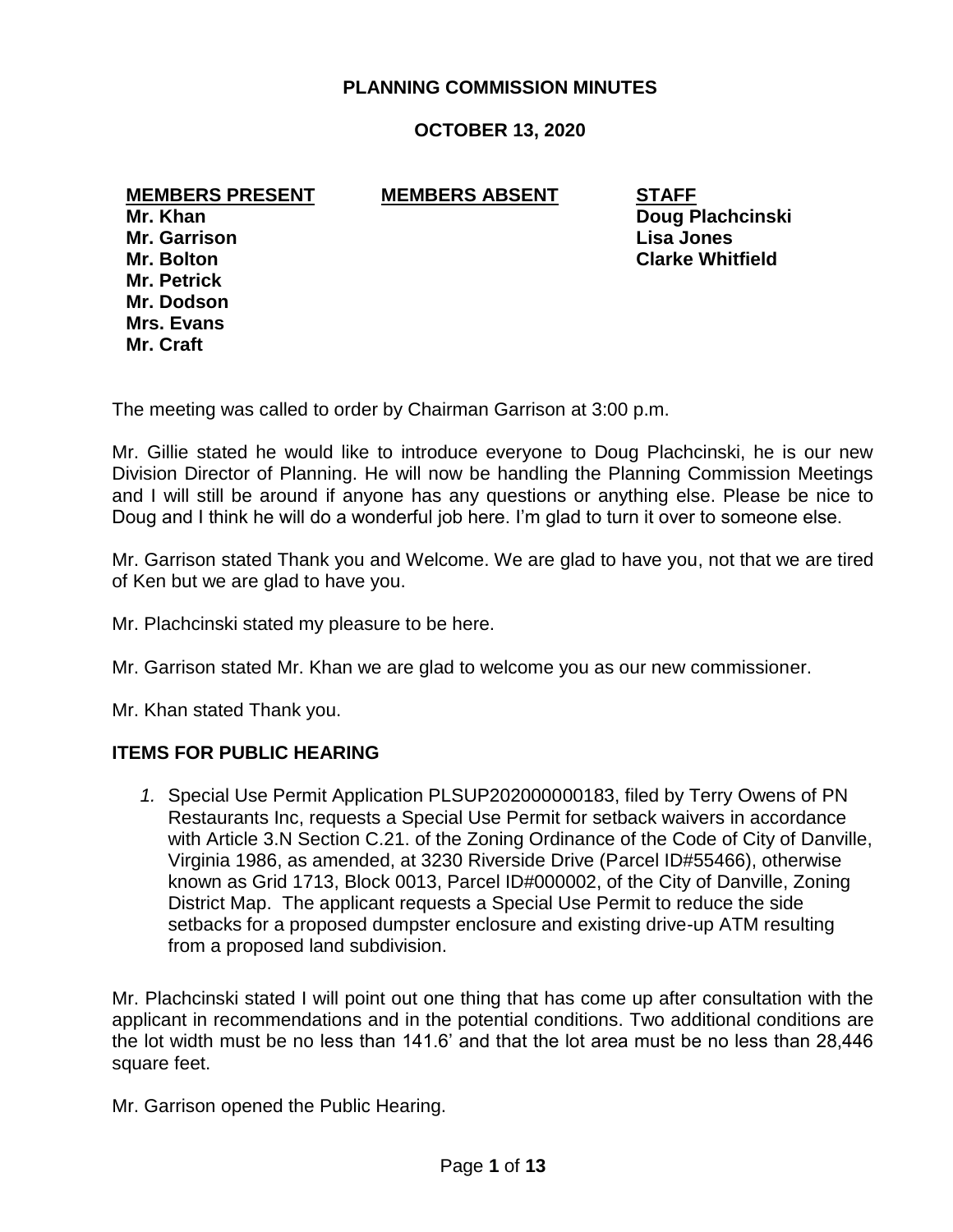Mr. Terry Owens, stated I am with PN Networks, Director of Construction. I would be happy to answer any questions that you may have.

Mr. Bolton stated are the conditions that staff put in okay?

Mr. Owens stated yes, they are.

Mr. Garrison stated you are putting this restaurant on a smaller lot than what would normally be there for a restaurant. Has the covid19 restrictions changed the way that you were going to do fast food restaurants going forward or is this just something that is smaller?

Mr. Owens stated the covid19 situation has us gearing more towards the customer service through drive thru and we also offer deliveries.

Mr. Garrison closed the Public Hearing.

**Mr. Bolton made a motion to recommend approval for special use permit PLSUP20190000183 with conditions per staff. Mr. Craft seconded the motion. The motion was approved by a 7-0 vote.**

2. Special Use Permit Application PLSUP20200000198, filed by Mary Davies, requests a Special Use Permit for Urban Agriculture in accordance with Article 3.E Section C.28 of the Zoning Ordinance of the Code of City of Danville, Virginia 1986, as amended, at 598 Elizabeth Street (Parcel ID#75710), otherwise known as Grid 0619, Block 002, Parcel ID#000014, of the City of Danville, Zoning District Map. The applicant requests a Special Use Permit to keep chickens.

Mr. Garrison opened the Public Hearing.

Ms. Mary Davies stated I'm here to obtain chickens and I have been in the neighborhood for twenty years. I have never done anything to try to offend my neighbors or anything. These were given to us by my husband's father when he died suddenly. My son died in January from pancreatic cancer and his last wish was for his son to get his chickens. We were trying to obtain them and we have had some problems with a lot of rain. I had surgery and then my husband had surgery and about the time that we got everything to be set up to be able to build the coop, we didn't know that it was against the law and you came and told us to stop on our building. We have had a lot of problems with water drainage towards where the poop is at and we have had some odor. I have pictures of where the coop would be built and properly maintained. It has been upgraded since I went to court. I have pictures if you care to see them.

Mr. Garrison stated does anybody want to see the pictures?

Ms. Evans stated yes, please.

Ms. Davies explained to Ms. Evans where everything was going to be by the pictures. Then the pictures were passed around to all the commissioners.

Mr. Bolton stated are you raising chickens for eggs or chicks?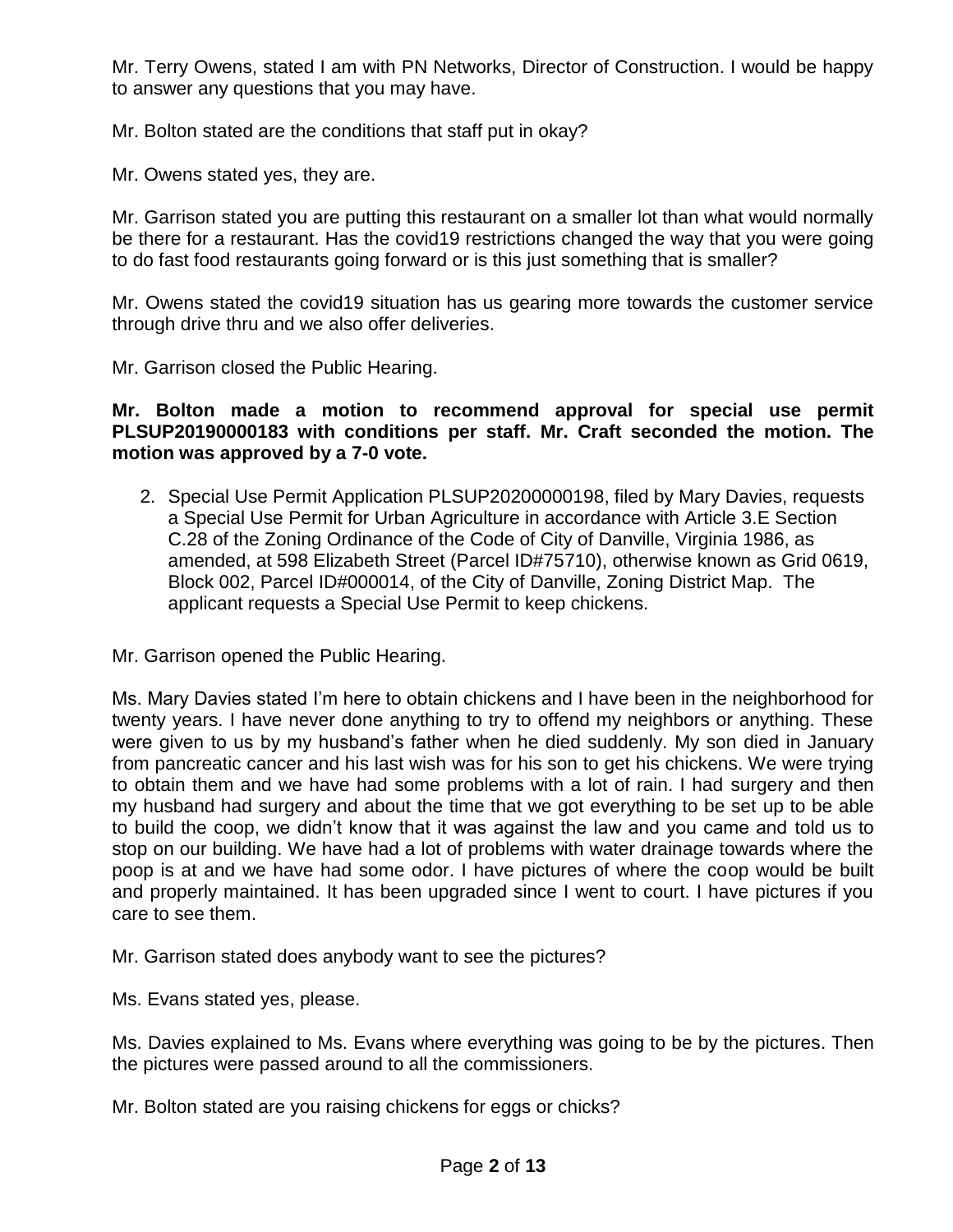Ms. Davies stated I'm raising them for just the eggs. I got them because they were my father in laws and I have five granddaughters and the six year old likes four eggs a morning. The eggs come in very handy.

Mr. Bolton stated so you don't need a rooster then, obviously.

Ms. Davies stated I have this collar and if you put it here it stops them from doing the crow. It is called the chicken collar and it prevents them from doing the crow. I have done a lot of leg work trying to keep peace. Most of them are six years old and life expectancy is eight years. We had nineteen of them and we are now down to thirteen.

Mr. Craft stated what means do you have of getting rid of the droppings?

Ms. Davies stated if you will look on the thing, I have a spring that will drop into trays and I can pull the trays out and dump them.

Mr. Craft stated that is only when they are roosting right? What about when they are running around?

Ms. Davies stated I clean it out and put straw down. I have used wood chips, mulch and lime; it keeps the odor down. When it is muddy where I have them, there is not a good drainage spot. I'm aware of this and that is why I'm trying to get to the bottom. I have had a lot of illness.

Mr. Craft stated the main thing is the run off should have some kind of silt fence around it that could filter that. The type crews put up would prevent any future run off. You might want to install that.

Ms. Davies stated I don't mind meeting any of the things that need to be done.

Ms. Evans stated have you had any complaints with your neighbors?

Ms. Davies stated on rainy days yes and every time I have tried to correct it. The neighbor that complained, he tore down his deck and gave me all the material to build the chicken coop. By the time that I got the material is when I received the warrant and went to court and was told to hold off.

Ms. Evans stated what was his complaint?

Ms. Davies stated odor and when it is raining. Another time there was a dead deer that was causing the odor. When it has been raining, it has been some bad times. I have everything to correct it.

Ms. Evans stated one of the comments mentioned that there is a dog outside that suffers from the flies.

Ms. Davies stated she did have flies and I went and treated everything. I have done garlic and all kinds of nature herbs and everything to her and her ears are completely healed. It is when we had about two weeks of rain and I corrected it as soon as possible.

My neighbors said nothing to me until I got this petition signed by the neighbors that do agree with me. If you would like to see it. I don't have a lot of neighbors around me.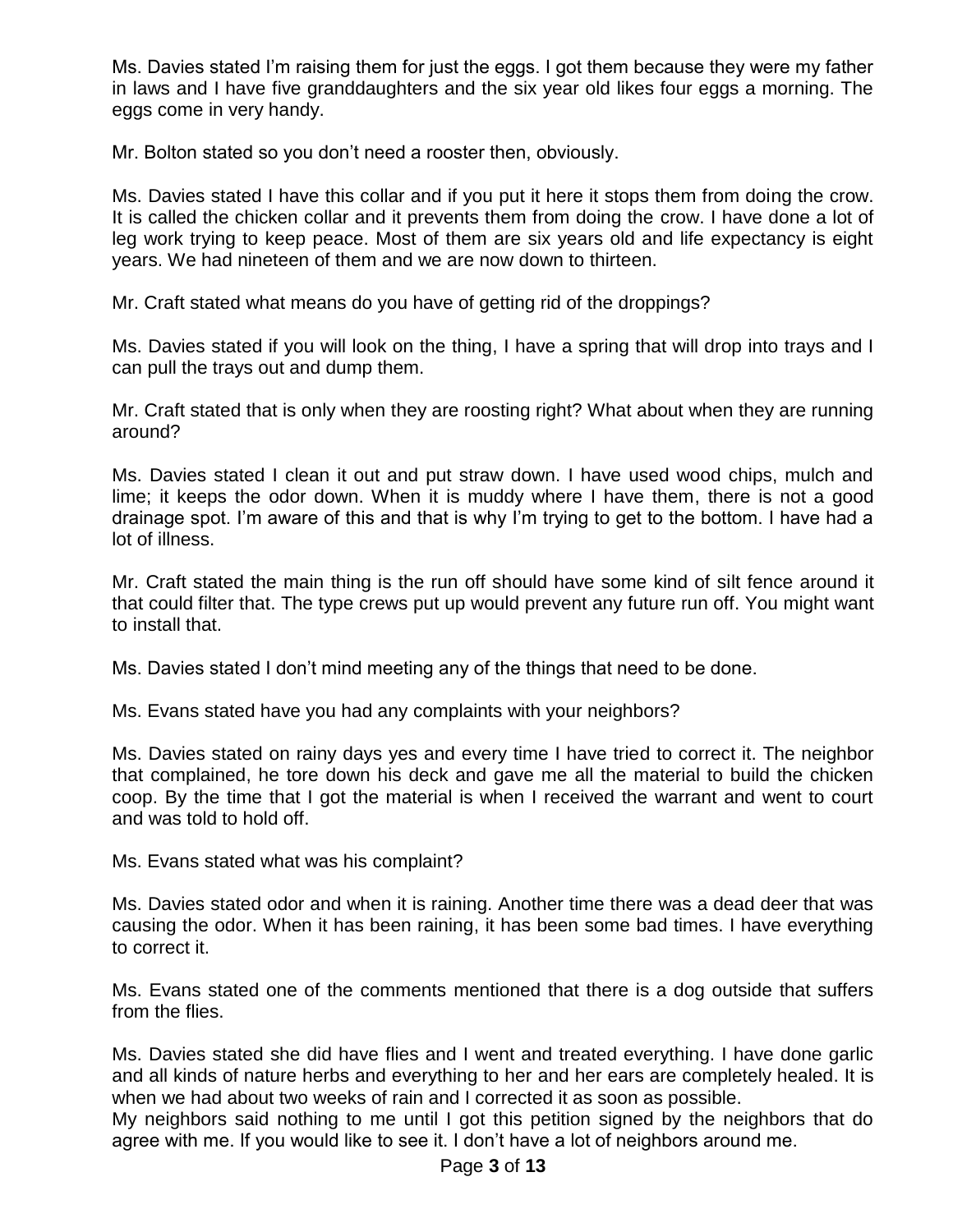Mr. Garrison stated the petition will not help us at all. You will need to save that for City Council when we send it to them.

Ms. Davies stated I thought that is where I was at.

Mr. Garrison stated no this is Planning Commission. We only recommend to City Council. Then City Council will make the final decision on it which will be November 5.

Mr. Khan stated does anybody else on that street raise chickens?

Ms. Davies stated I have about four on my street that raise chickens and have for years but that is their business. I'm not being smart with you sir at all. I feel like it is the individual's right.

Mr. Khan stated I don't think your being smart. I would just like an answer to the question please.

Ms. Davies stated there are three or four on my street that have livestock.

Mr. Khan stated thank you very much.

Mr. Petrick stated I just have a question for staff. Does something like this come under the control of public health service or the health department? Who polices this type of arrangement here?

Mr. Plachcinski stated right now it is an alleged zoning violation.

Mr. Petrick stated if it were approved then she has these chickens is this my compliment.

Mr. Plachcinski stated I believe it would fall back under zoning because it is a condition applied under a zoning process. Let's say that any of the conditions are violated should it be approved it would go back through that code enforcement process. Is that it, Mr. Attorney?

Mr. Whitfield stated it would probably come under animal control that is one of the things that I was going to suggest to you when the public hearing is concluded is another condition to comply with city code 5-32.

Ms. Evans stated I have a couple of questions. It is my understanding that years ago, and I don't know if it is still enforced or not, you had to have permission from your neighbors to have chickens. Is that correct?

Mr. Whitfield stated you don't have to and maybe I should go ahead now and explain 5-32. What you have to do is all poultry has to be kept at least 125 feet from any building or dwelling. Now that doesn't include your house if you are the one keeping the chickens, but it can't be next to any other buildings around you. It has to be at least 125 feet and that is why animal control would eventually investigate, and police as well.

Ms. Davies stated the nearest house is in the picture and all back behind me is woods. Mr. Whitfield stated that might be something that you would add as a condition even though we see where she is keeping it. If you grant this, it goes with the property not with the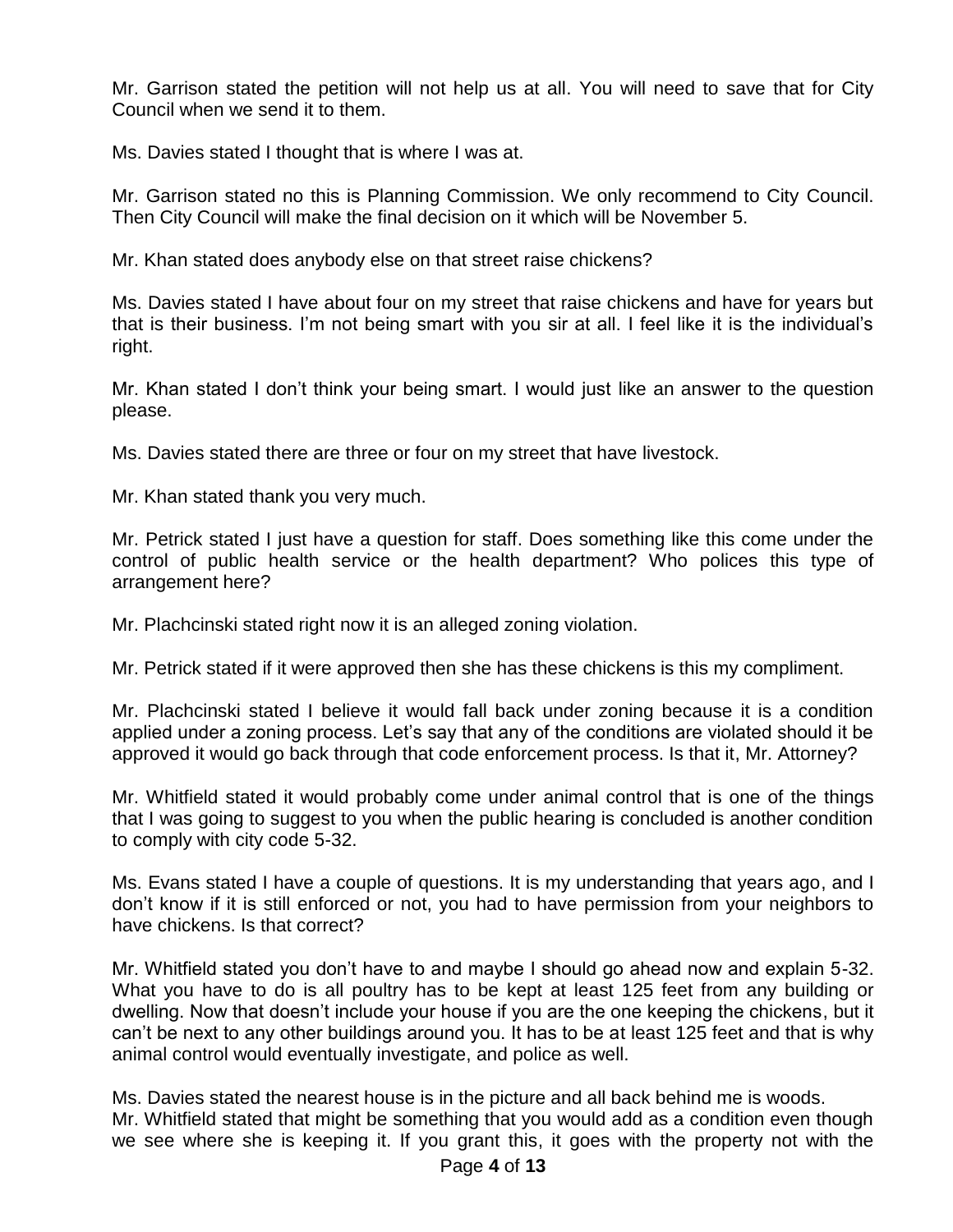person. You might want to make sure that you have a condition for all poultry yards be kept at least 125 feet from any neighboring buildings or houses.

Mr. Garrison stated so whoever makes the motion, add that as a condition, please.

Ms. Evans stated next question for staff. You said number 3 the applicant must keep the property clean, meaning that our guess is debris, food, and excrement to be removed in a reasonable time. Can you define reasonable?

Mr. Plachcinski stated I believe that terminology is pulled from the definition of properly cleaned under the animal portion of the city code. Obviously it is a subjective statement in the code. I believe it to be at a point of not being a nuisance to the neighbors.

Ms. Evans stated that is very subjective.

Mr. Plachcinski stated it is, working with the existing language in the city code. We could put whatever time limit the commission feels that is reasonable in the motion. Either today, forty eight hours, whatever is decided? We won't be out there policing it but if there needs to be a time limit then we can certainly set it up.

Ms. Evans stated okay.

Mr. Bolton stated so how often would you clean it normally?

Ms. Davies stated I try to clean it at least twice a week because right now it is a very small lot and it needs more attention. The new one that I want to build is going to give them a lot of run place and it won't be a problem.

Mr. Bolton stated you think once a week falls under reasonable?

Mr. Plachcinski stated it could be once or twice a week.

Ms. Davies stated the only time that I have problems period is when it rains. It's kind of hard to get out there in the middle of the rain. I try to put lime out there when it rains so it will calm it down. I'm not trying to offend anybody. I've been there twenty years and never had any problem.

Mr. Whitfield stated Ms. Evans to answer your question the dead animals would also be patrolled by animal control, which probably would be under complaint basis.

Mr. Garrison stated Mr. Attorney reasonable would be something that a judge would have to decide as far as a specific time right?

Mr. Whitfield stated that is correct.

Mr. Mike Smith stated I got a house on Still Street and got this letter in the mail. I live on Air Port Drive. What does this have to do with me and what is this about?

Mr. Garrison stated all I can tell you is that generally speaking if the property line of the applicant is within three hundred feet of your property line you will get notification. If there is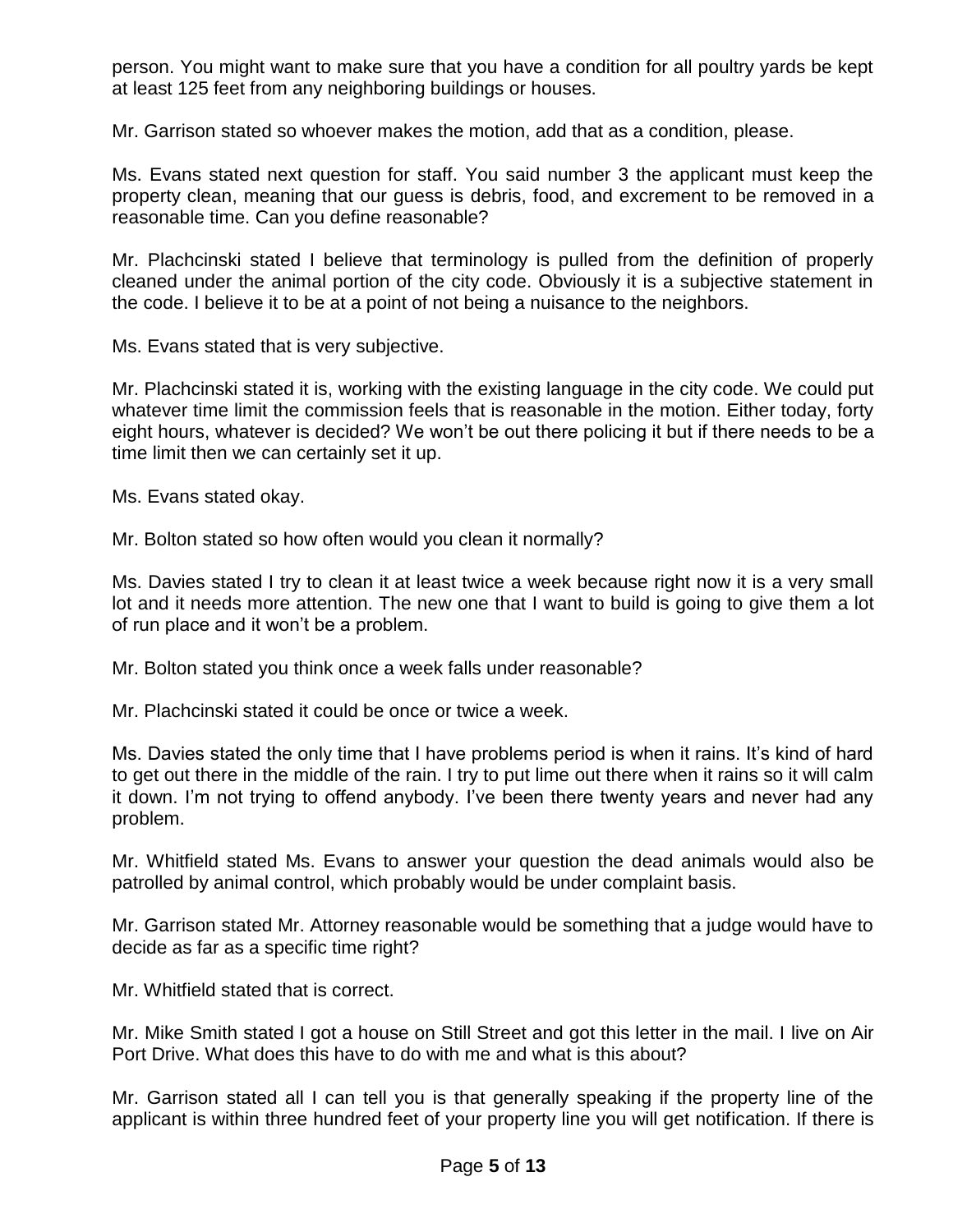any question of whether it is three hundred feet or three hundred twenty feet you will probably still get the notice.

Mr. Smith stated what does notification mean?

Mr. Garrison stated that means that you got the letter.

Mr. Smith stated my back yard dips into the golf course.

Mr. Garrison stated so you may be within the three hundred feet. This is whether or not you want chickens on her lot.

Mr. Smith stated I don't care how many chickens she has.

Ms. Lisa Jones stated Mr. Garrison, he is here for the next case not this one.

Mr. Garrison stated you are here for the next case, not this one so don't leave.

Mr. Garrison closed the Public Hearing.

Mr. Bolton stated I have a question for staff. We have had this before and we defined a definition of chickens and didn't exclude roosters or did we not?

Mr. Garrison stated I can't answer that but I was here when we had a case where we specifically stated that there could not be roosters on the property.

Mr. Bolton stated that is what I thought.

Mr. Garrison stated and I don't remember what case it was.

Mr. Bolton stated so when we make a motion we don't have to exclude roosters because they are excluded anyway?

Mr. Whitfield stated no sir. Since it was for that specific case that doesn't change the zoning code. If that is what you wanted to do then you would have to specifically list that as an additional condition to the ones that we have already talked about.

Mr. Bolton stated we did not change the code? Well roosters are a nuisance, but if she has a necklace that works.

Mr. Whitfield no sir.

Mr. Bolton stated well roosters are a nuisance, but if she has a necklace that works.

**Ms. Evans made a motion to approve special use permit PLSUP20200000198 with the conditions that the property is cleaned every other day and that all poultry be kept at least 125 feet from any residential or commercial building surrounding the property and conditions by staff. Mr. Bolton seconded the motion. The motion was approved by a 7-0 vote.**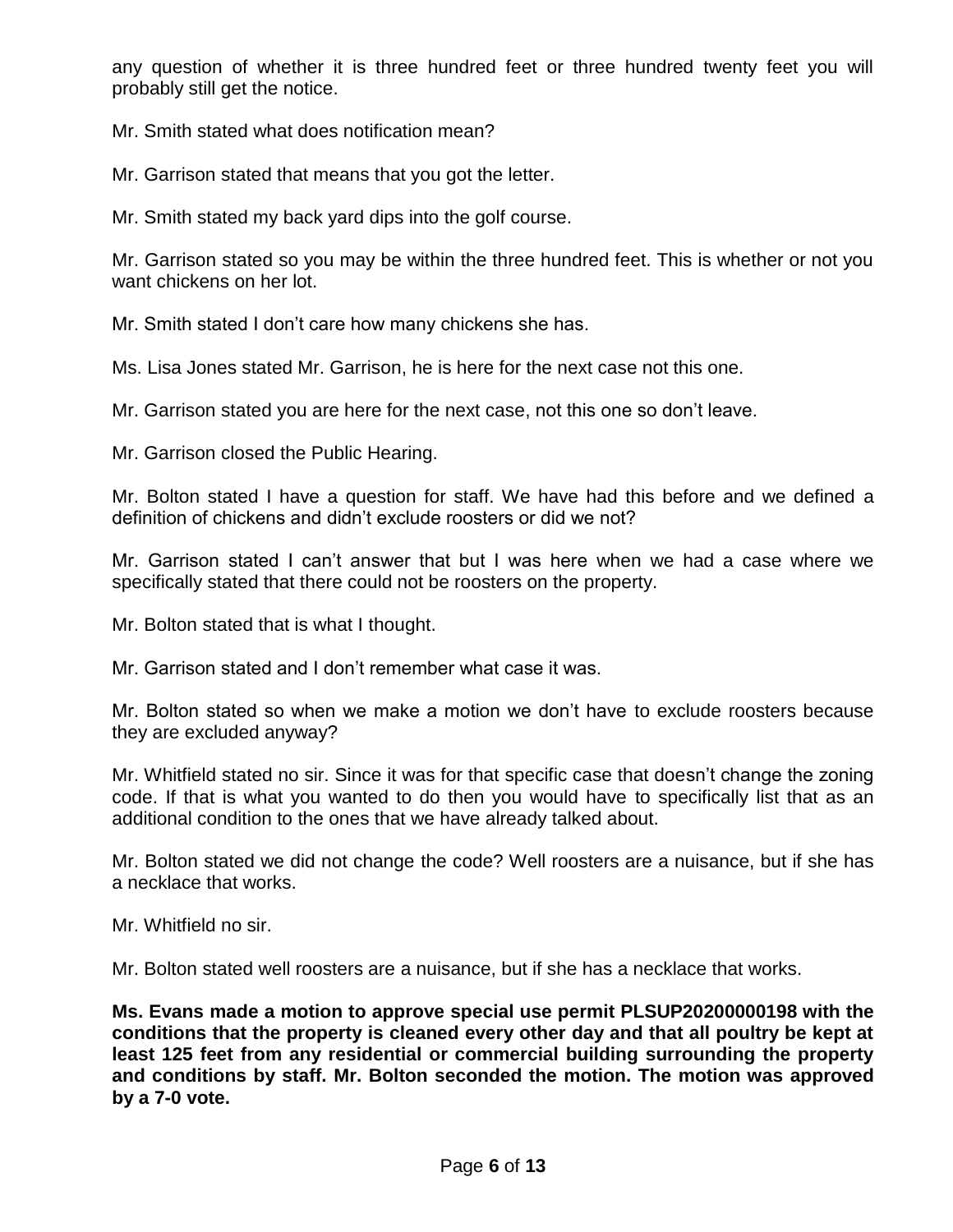3. Rezoning Application PLRZ20200000203, filed by Vera and Mark Hopkins, requests to rezone from S-R Suburban Residential to OT-R Old Town Residential, a 0.3 acre portion of Parcel ID #75418 also known as Grid 0616, Block 001, Parcel ID#000016, of the City of Danville, Zoning District Map. The applicant proposes the rezoning in conjunction with a land subdivision that adds the subject property to the parcel at 647 Elizabeth Street, Parcel #75724.

Mr. Garrison opened the Public Hearing.

Mr. Mark Hopkins stated my daughter is getting ready to build a house and she purchased a lot from us. We realized that the lot was not going to accommodate the residential zoning. So, we needed to figure another .3 acre to make that possible.

Mr. Garrison closed the Public Hearing.

**Mr. Petrick made a motion to approve this Rezoning Application PLRZ20200000203. Mr. Dodson seconded the motion. The motion was approved by a 7-0 vote.**

**Mr. Whitfield stated Mr. Garrison just for the benefit of the gentleman that had come up here. You might want to let him know that all that happened was that lot is being enlarged and doesn't really affect him at all.**

**Mr. Garrison stated it really doesn't affect you at all. The only thing they are doing is taking a small portion of land off the golf course to add into a residential parcel to make that parcel large enough to put a house on.**

- 4. Rezoning Application PLRZ20200000204, filed by the Daniel Group and Cherney Development Company, Inc. requests to rezone a ~4.157 acre portion of 3311 Riverside Drive, (Parcel ID #51741) from PS-C Planned Shopping Center to HRC Highway Retail Commercial, The subject parcel is also known as Grid 1713, Block 004, Parcel ID# 000002, of the City of Danville, Zoning District Map. The applicant proposes subdividing the property and redeveloping the vacant principal building (former K-Mart) into a self-storage use.
- 5. Special Use Permit Application PLSUP202000000205, filed by the Daniel Group and Cherney Development Company, Inc. requests a Special Use Permit to waive certain yard requirements in accordance with Article 3.M Section C.21 of the Zoning Ordinance of the Code of City of Danville, Virginia 1986, as amended, at 3311 Riverside Drive (Parcel ID #51741), otherwise known as Grid 1713, Block 004, Parcel ID# 000002, of the City of Danville, Zoning District Map. The applicant requests a Special Use Permit to waive certain yard requirements in conjunction with a land subdivision and a redevelopment proposal that converts the vacant principal building (former K-Mart) into a self-storage use.
- Mr. Garrison open the Public Hearing.

Mr. Mark Johnson, with LED Professionals and we are representing the Cherney Development Company. As always I want to start by thanking you for your service and time on the Planning Commission and your consideration for our request. We have finally found a use for this old Kmart building and it has set there vacant for so long. This is a value added use because it gives us the opportunity to have at least two more out parcels between it and Riverside Drive. The rezoning request comes about because the PSC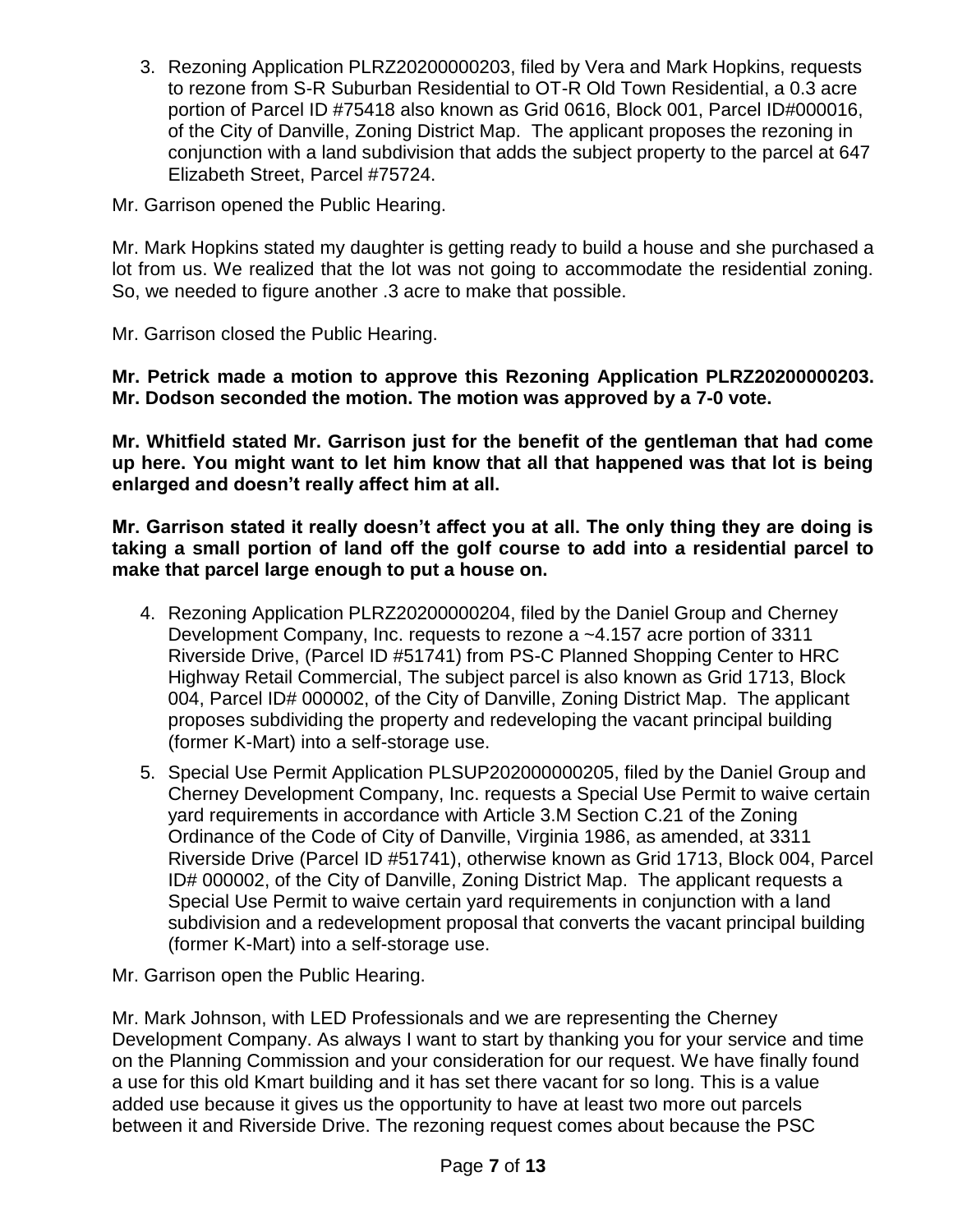Rezoning does not permit mini storage use, so we are asking for HRC which does. The waivers has to do mainly with the size of Kmart itself and given the area were subdividing because you guys require a .5 ratio and I think we are at a .529. We are just over the threshold. The setback waiver request is from Trade Street from the two rear corners of the existing building. Those conditions have been there since it was built. It does not comply with the setbacks. That is our reasoning for all of our requests. Do you have any questions for me?

Ms. Evans stated you are taking this whole building for these?

Mr. Johnson stated yes ma'am.

Ms. Evans stated do you have any drawings of what this will look like?

Mr. Johnson stated no, I sure don't. Are far as the façade after they are finish no, and I don't know that they have gone that far or awaiting the outcome from these proceedings.

Ms. Evans stated it would be very helpful. Do you plan to landscape with trees and greenery or just leave it as asphalt?

Mr. Johnson stated the intent is hopefully those areas will get redeveloped including perimeter and landscaping and for whatever new use is coming. Until that time comes there is really no plan to dig the asphalt and landscape.

Ms. Evans stated so you are going to redo this building and you have nothing to show us. Is that correct?

Mr. Johnson stated pardon me?

Ms. Evans stated you are going to redo this building, renovate this building but you have nothing to show us.

Mr. Johnson stated yes ma'am. Convert to interior condition space mini storage or selfstorage.

Ms. Evans stated so it won't be like other units where you drive up and there's lanes between buildings.

Mr. Johnson stated no, you will drive up the East end of the building that will be the main loading and unloading area and go down quarters to your units. I'm assuming and envision the West end of the building having a series of switch backs or handicapped access and that sort of thing and some parking to get to the floor area. They are intending to raise the finished floor of this building to get it out of the flood plan. That is going to raise it five feet plus, so in order to do that we are going to have to provide for ADA Accessibility. That is going to be accomplished by a series of grants and switch backs negotiated to the five feet of the differential.

Ms. Evans stated will it be fenced in? Will the people that rent these buildings need a code to get into this building?

Mr. Johnson stated I'm sure they will have access and some kind of security access.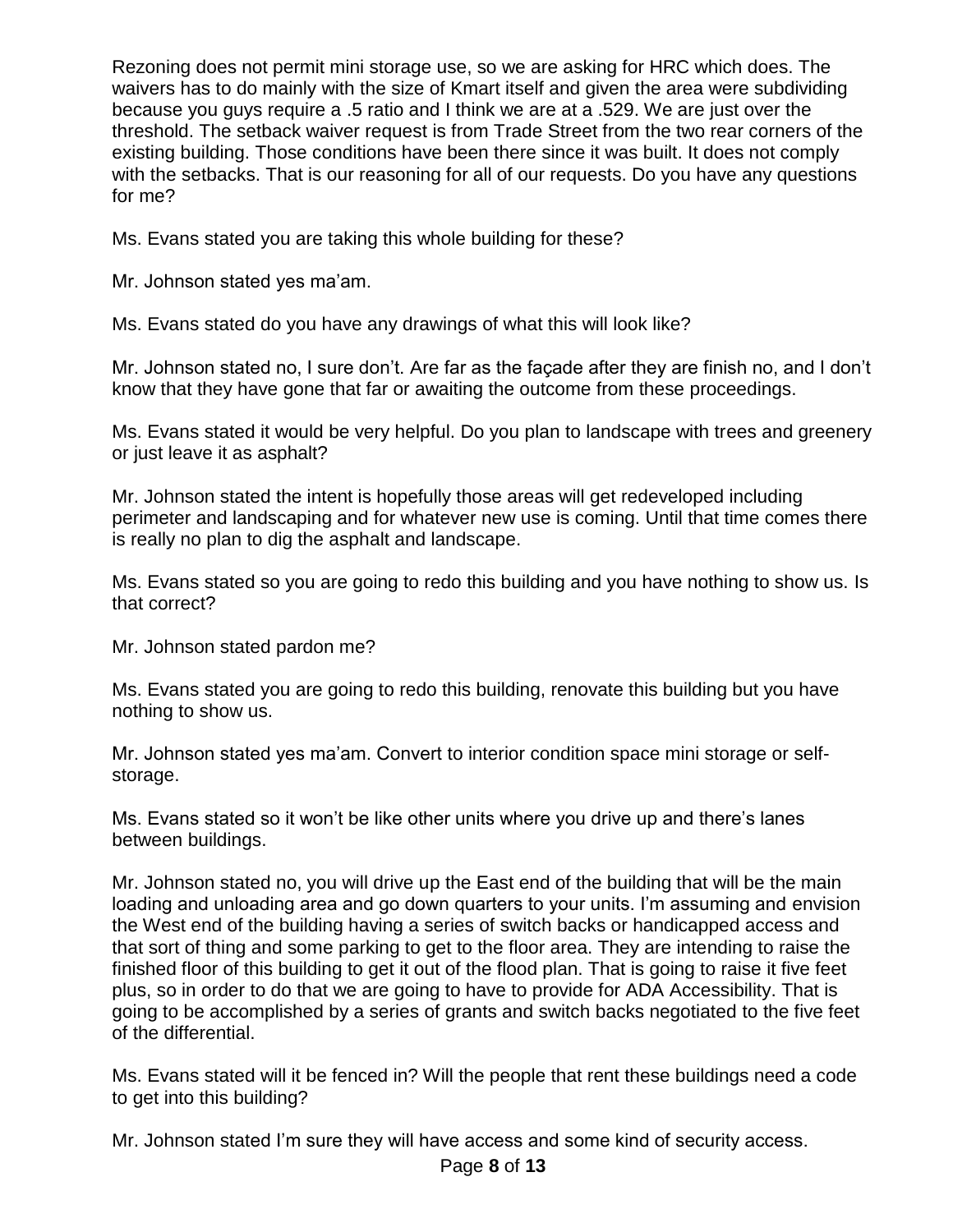Ms. Evans stated I understand that you are just proposing this in order to get the property sold.

Mr. Johnson stated we are proposing it on behalf of the potential buyers. I have not seen any drawings or anything of that nature that they may have prepared to date. My assumption is that they are still working on it.

Mr. Bolton stated you do envision some exterior improvements or kind of leaving it like it is with the building?

Mr. Johnson stated I would assume that there would be improvements on the exterior. There would have to be at some extent anyway by raising the floor.

Mr. Craft stated at this point the Engineering hasn't been done for the simple reason they don't know if it will be approved or not. It is foolish to spend hundreds of thousands of dollars for all the drawings and everything to bring it up to get approval until you have something to show, unless you think that you are going to get approval. That would be my assumption.

Mr. Johnson stated and you not get it approved.

Mr. Craft stated then you have wasted all of your money.

Mr. Johnson stated this is the first piece of the puzzle to get this thing together and bring life back into that building. We have had a lot of people look at it and this is the first liable group that I'm aware of that can make it work to benefit everybody including the City.

Mr. Craft stated that building is big enough where it could have a drive thru from one end of the building to another. Drive through to your unit get your stuff out or in and exit the building.

Mr. Johnson stated I have seen several of these like Kmart boxes and one of them that I'm thinking of specify is in Salisbury. They did the same thing just converted and old Kmart into storage space.

Mr. Johnson stated here is Mr. Bill Holland, owner representative. He may can answer some of those questions.

Mr. Bill Holland, stated I'm from Winston Salem and my partner is Jim Cherney, and he was not able to be here today. I will be a perspective partner of his in this and he and I have developed a number of self- storage properties in the past. Jim has done more than I have. I have been in with him three of them in the past. Kmart's all of the country have been closed down and the big box concept is not viable in a lot of places anymore. Other self-storage industries have been able to convert these into self-storage. They are already air conditioned and they are high quality interior space. Mr. Johnson said we are looking at two possibilities one would be to raise the floor four or five feet. This property sits in the hundred year flood plan. We have been told that it has never flooded. Another possibility would be to do a drive through we have done several drive through concepts. We just completed ones in Roanoke, Winston-Salem, and Greensboro. Where you actually drive into the building and you would be able to unload your car, truck or whatever you are bringing your stuff in under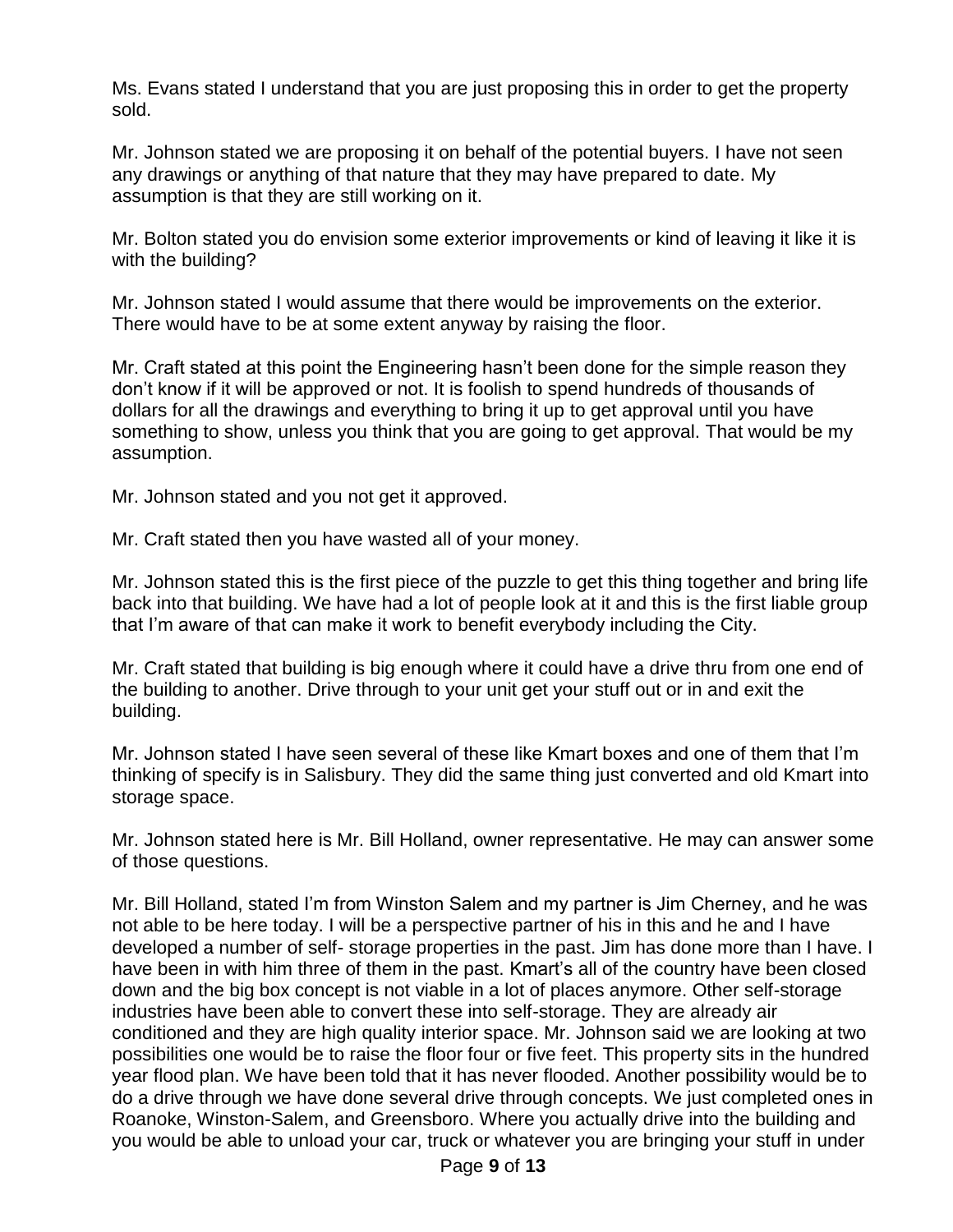cover, out of the weather, and in light. Then you would take it to your individual units. We have a couple of concepts that we have been working on again, but we wanted to make sure that we could get the property rezoned before we spend a lot of money. We have done a feasibility analysis that came back and was favorable. That is where we are and in order to make this project viable is that is has to look attractive. The building would definitely be painted. We want to do self-storage with the building and we think it is a good variable use and it doesn't use up all the land that could be put to a higher and better use for this particular building. Does that answer your question?

Ms. Evans stated do you have those pictures with you?

Mr. Holland stated I might. Let me sit down here and look while you talk.

Mr. Garrison stated Mr. Attorney, whatever they do with the building still has to meet the building code and it would fall under the code inspectors. Am I correct?

Mr. Whitfield stated yes sir. That is correct.

Mr. Garrison stated for us to sit here and say what are you going to do. They are going to have to do whatever needs to be done.

Mr. Whitfield stated that is correct. Yes, otherwise they won't get a certificate of occupancy.

Ms. Evans stated can we ask questions of the staff at this point?

Mr. Garrison stated you may.

Ms. Evans stated is this not spot zoning?

Mr. Plachcinski stated that is an excellent question. Both of the zoning districts fall under the potential zoning plan within the comprehensive plan. The comprehensive plan basically says the PSC District or the HRC District is appropriate in this area. They are adjacent HRC properties.

Ms. Evans stated would that affect not knowing what someone else would do with the parcels. What if they wanted it to be a shop, would that affect it?

Mr. Plachcinski stated they are only proposing to rezone on the portion of the building.

Mr. Garrison stated depending upon use they may have to be rezone HRC.

Mr. Plachcinski stated certainly and we will know when they will have a proposal.

Mr. Garrison stated if I am correct, existing buildings, we can't force landscaping requirements on existing buildings can we? If it were new construction we could force landscaping. I am not sure that we can do that on existing buildings and my correct.

Mr. Plachcinski stated I am not sure of the City's practice in the past.

Mr. Garrison stated we have done it before on new construction.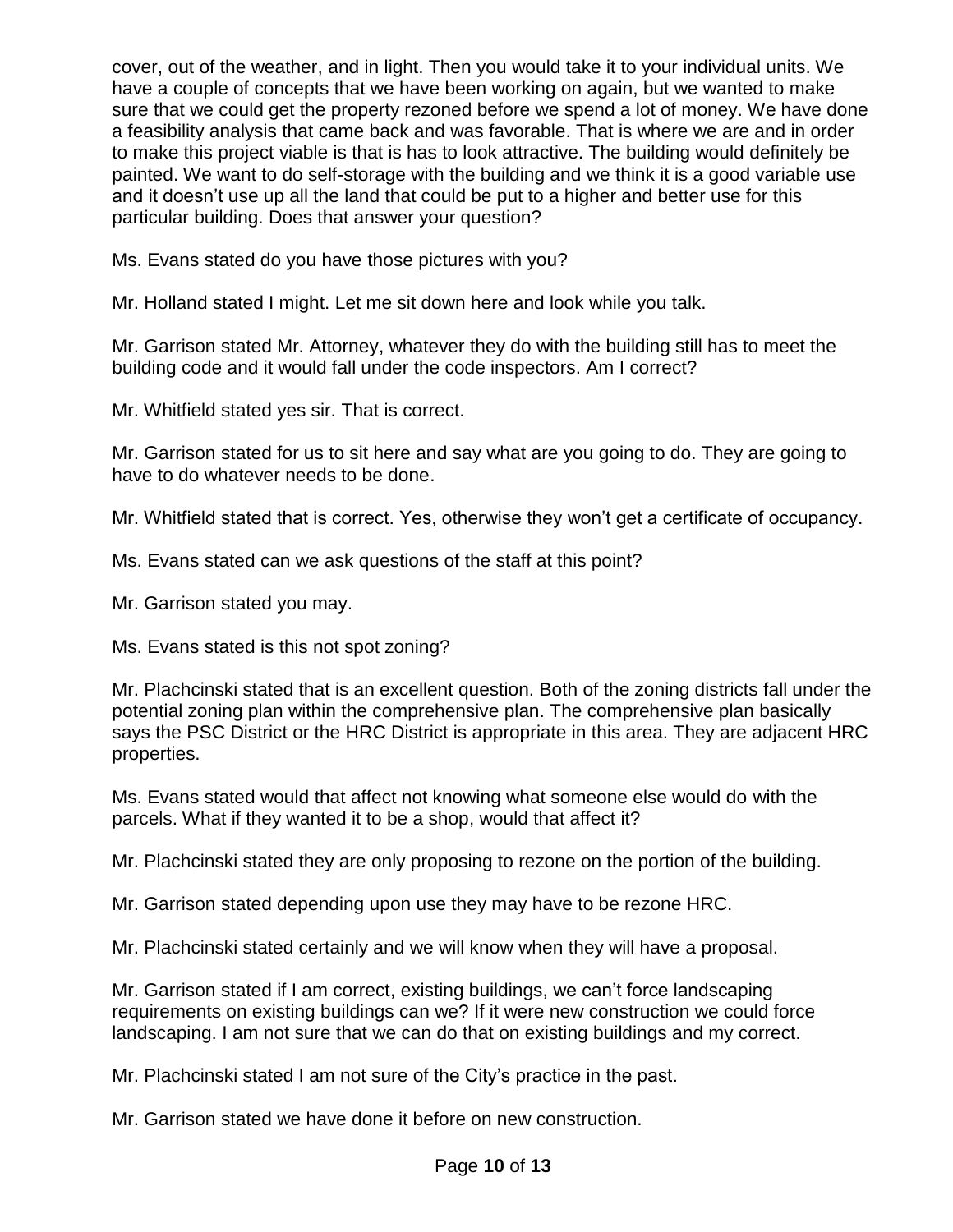Mr. Whitfield stated just by changing the zoning it would not trigger that.

Mr. Plachcinski stated I would say that it is part of the special use permit. If there is a condition that you could apply that you feel mediates part of what they are asking for. Certainly the Commission adding their discretion applies conditions such as landscaping or other appearance.

Mr. Garrison stated to Ms. Evans does that help you.

Ms. Evans stated yes.

Mr. Garrison closed the Public Hearing.

**Mr. Craft made a motion to approve this Rezoning Application PLRZ20200000204 as requested. Mr. Bolton seconded the motion. The motion was approved by a 7-0 vote.**

**Mr. Petrick made a motion to approve this Special Use Permit PLSUP20200000205 as requested with conditions by staff. Mr. Craft seconded the motion. The motion was approved by a 7-0 vote.**

6. Rezoning Application PLRZ202000000207, filed by ROE Enterprises LLC and Sterling Lighting LLC, requests to rezone 116 Maplewood Street (Parcel ID #60494) from HR-C Highway Retail Commercial to LED-I Light Economic Development District also known as Grid 1920 Block 002, Parcel ID#000001.001, of the City of Danville, Zoning District Map. The applicant proposes to warehouse, store, and manufacture lighting fixtures and accessories.

Mr. Garrison opened the Public Hearing.

Mr. Mark Tabard stated I am with Dewberry and we represent Sterling Lighting who is one of the applicants. I just want to thank you for your time and the opportunity to present this. I am happy to answer any questions that any of you may have.

Mr. Patrick Harders stated I am one of the founders of Sterling Lighting. We have spent the last eighteen months looking to onshore our LED product line. Beginning first with the electronics and then the brass and fixtures; the highest quality premium American lighting fixtures that are made. We searched throughout the Country and Danville is really what attracted us. We kept getting drawn back and there is so much that Danville does offer. We are very excited about that and bringing jobs back to Virginia. We are very excited to have the opportunity to build our products here in America. Danville is such a great fit for us and with the Community College, The Institute, and Averett College and we are very excited for the opportunity.

Mr. Bolton stated no plans now to have any kind of retail?

Mr. Harders stated no. We sell the product directly to professionals, landscape architects and lighting professionals. No retail and most of our products will be shipped out and that is what we are here for.

Mr. Craft stated do you manufacture on site?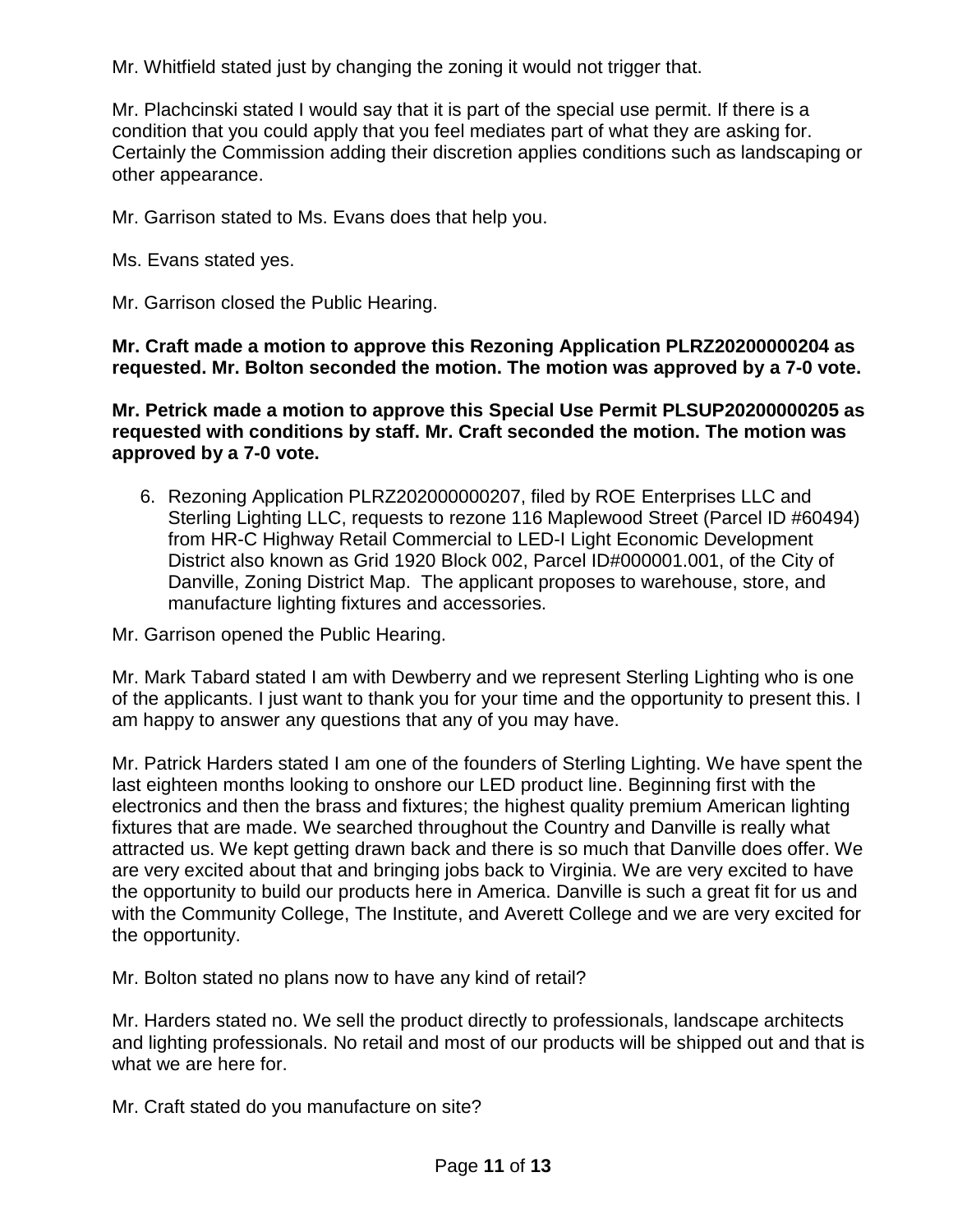Mr. Harders stated we might do some advance manufacturing on site and we will do assembly. Currently our drive is electronics being made in Cincinnati, Ohio we just made that change this year. We have been speaking with ETI a company out of Leesburg, Virginia and here in Danville.

Mr. Khan stated I am very happy to hear from you that you have looked all over places and Danville is the place.

Mr. Harders stated we kept getting drawn back to Danville. We were in Kentucky, Ohio, Wisconsin, and Danville is such a great location for us. The ability to ship out of Danville is great. The Institute is really something that drew us because the training of people in the field that we are looking for. We are both in building our electronics and also in the metal work that we are doing. It is a great fit for us.

Mr. Khan stated just so you know that you are not alone, twenty five years ago I bought a company and I experienced the same thing: only Danville.

Mr. John Mead stated I am Chairman of Master Gage and Tool Company. We are located at 112 Maplewood Street. We provide products and services to manufacturing companies throughout the South East. We have administrative sales office and laboratory at 112 Maplewood Street. I want to say that we very much would welcome Sterling Lighting to share the building with our company and we also believe that it is a wonderful opportunity for our community of Danville. I would be happy to answer any questions that any of you might have. I appreciate your consideration in this matter.

Mr. Garrison closed the Public Hearing.

Ms. Evans stated I have questions for staff. Is there enough parking if they choose to do manufacturing because people will have to park there and work?

Mr. Plachcinski stated they do show adding some parking to the plan.

Mr. Garrison stated there are about twenty five spaces added based on the plan.

**Mr. Dodson made a motion to approve Rezoning Application PLRZ20200000207 as submitted with conditions by staff. Mr. Petrick seconded the motion. The motion was approved by a 7-0 vote.**

**IV. APPROVAL OF MINUTES FROM AUGUST 10, 2020.**

**The August 10, 2020 minutes were approved by unanimous vote.**

### **V. OTHER BUSINESS**

**Mr. Garrison stated can we add for next month to review the Comprehensive Plan because that has to be done by the end of the year. Just in case we don't have any cases in December. If we add that it will keep us from just having a meeting for just the Comprehensive Plan.** 

**Ms. Jones stated that next month's meeting will be in the 2nd floor conference room.**